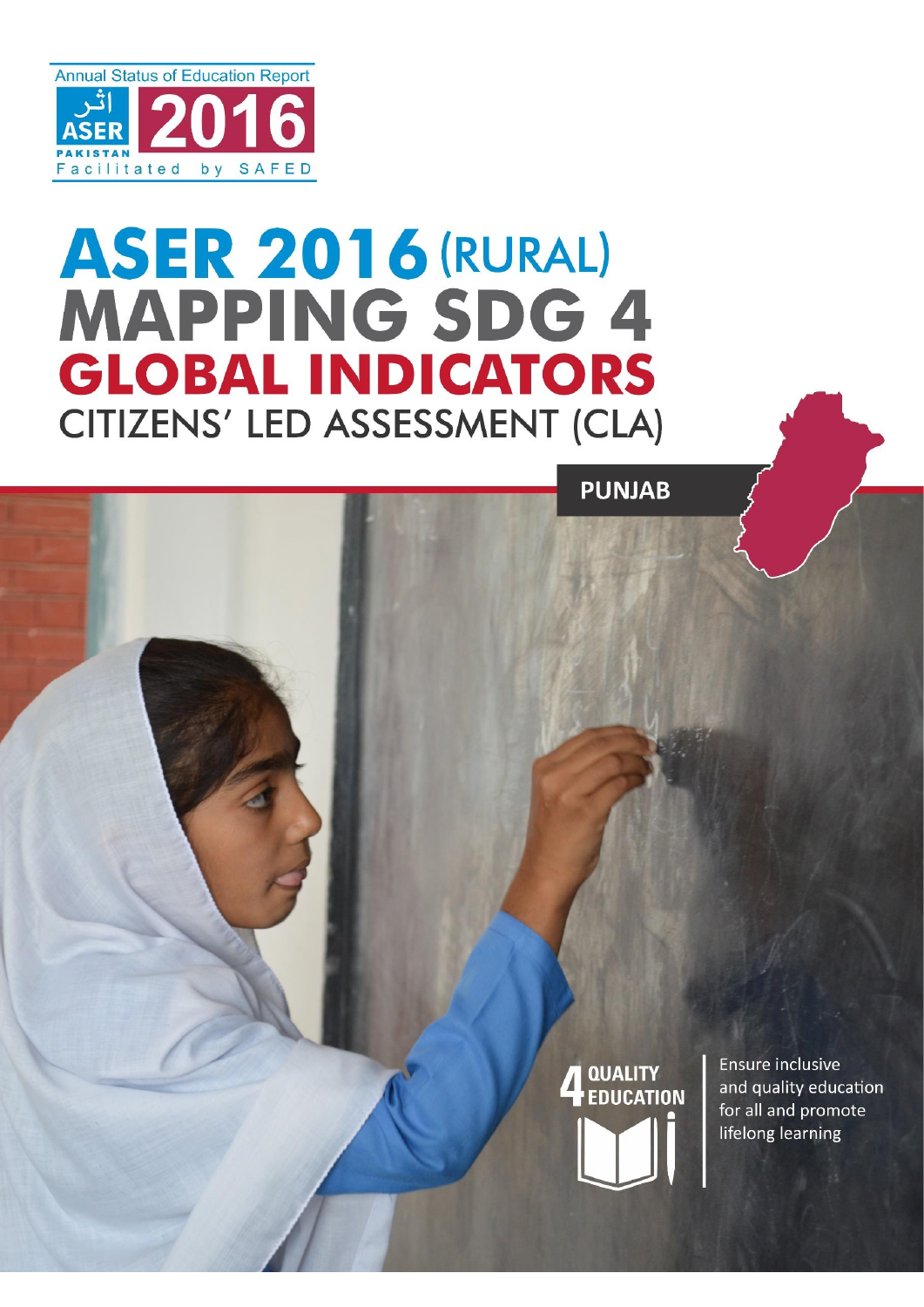## **ASER 2016** (RURAL) **MAPPING SDG 4 GLOBAL INDICATORS**

## **Goal 4: Ensure inclusive and quality education for all and promote lifelong learning**

| SDG 2030 - SDG 4 indicators                                                                                                                                                                                                                              | <b>ASER indicators mapped to</b><br><b>SDG 4 indicators</b>                                                                                                                                                                                                                                                                                                                    | <b>ASER 2016 Findings</b>                                                                                                                                                                                                                                                                                                                                                                                                                                                                                                                                                                                                                                                                                                                                                                                                                                                                                                                                                                                                                                                                                                                                                                                                                    |  |  |  |
|----------------------------------------------------------------------------------------------------------------------------------------------------------------------------------------------------------------------------------------------------------|--------------------------------------------------------------------------------------------------------------------------------------------------------------------------------------------------------------------------------------------------------------------------------------------------------------------------------------------------------------------------------|----------------------------------------------------------------------------------------------------------------------------------------------------------------------------------------------------------------------------------------------------------------------------------------------------------------------------------------------------------------------------------------------------------------------------------------------------------------------------------------------------------------------------------------------------------------------------------------------------------------------------------------------------------------------------------------------------------------------------------------------------------------------------------------------------------------------------------------------------------------------------------------------------------------------------------------------------------------------------------------------------------------------------------------------------------------------------------------------------------------------------------------------------------------------------------------------------------------------------------------------|--|--|--|
| TARGET 4.1 BY 2030, ENSURE THAT ALL GIRLS AND BOYS COMPLETE FREE, EQUITABLE AND QUALITY<br>PRIMARY AND SECONDARY EDUCATION LEADING TO RELEVANT AND EFFECTIVE LEARNING OUTCOMES                                                                           |                                                                                                                                                                                                                                                                                                                                                                                |                                                                                                                                                                                                                                                                                                                                                                                                                                                                                                                                                                                                                                                                                                                                                                                                                                                                                                                                                                                                                                                                                                                                                                                                                                              |  |  |  |
| [4.1.1] Percentage of children<br>and young people: (a) in grades<br>$2/3$ ; (b) at the end of primary;<br>and (c) at the end of lower<br>secondary achieving at least a<br>minimum proficiency level in (i)<br>reading and (ii) mathematics, by<br>sex. | ASER assesses learning levels of<br>class 2 level competency or lower<br>primary for Urdu/Sindhi/ Pashto;<br><b>Mathematics, and English</b><br><b>ASER II piloted for class 5 upper</b><br>primary and lower secondary<br>level competencies in 2016/17 in<br>26 districts of Pakistan; Results to<br>be shared shortly<br>Govt. data available for Grades 5<br>and 8 as well | <b>Learning levels:</b><br><b>Story: Urdu/Sindhi/Pashto (National)</b><br><b>Grade 3:17%</b><br><b>Grade 5:52%</b><br><b>Urdu (Punjab)</b><br><b>Grade 3:28%</b><br><b>Grade 5:65%</b><br>By Gender (Who can read atleast<br>sentences in Urdu/Sindhi/Pashto)<br>5-16 yrs, National<br><b>Girls: 36%</b><br><b>Boys: 43%</b><br>By Gender (Who can read atleast<br>sentences in Urdu)<br>5-16 yrs, Punjab<br><b>Boys: 51%</b><br><b>Girls: 48%</b><br><b>Sentences: English (National)</b><br><b>Grade 3: 15%</b><br><b>Grade 5:46%</b><br><b>English (Punjab)</b><br><b>Grade 3: 23%</b><br><b>Grade 5:57%</b><br>By Gender (Who can read atleast<br>words in English)<br>5-16 yrs, National<br><b>Girls: 33%</b><br><b>Boys: 40%</b><br>By Gender (Who can read atleast<br>words in English)<br>5-16 yrs, Punjab<br><b>Boys: 47%</b><br><b>Girls:44%</b><br><b>Division: Arithmetic (National)</b><br><b>Grade 3: 15%</b><br>Grade 5:48%<br><b>Arithmetic (Punjab)</b><br><b>Grade 3: 23%</b><br>Grade 5:60%<br>By Gender (Who can atleast do<br>subtraction)<br>5-16 yrs, National<br><b>Girls: 36%</b><br><b>Boys: 44%</b><br>By Gender (Who can atleast do<br>subtraction)<br>5-16 yrs, Punjab<br><b>Girls: 48%</b><br><b>Boys: 51%</b> |  |  |  |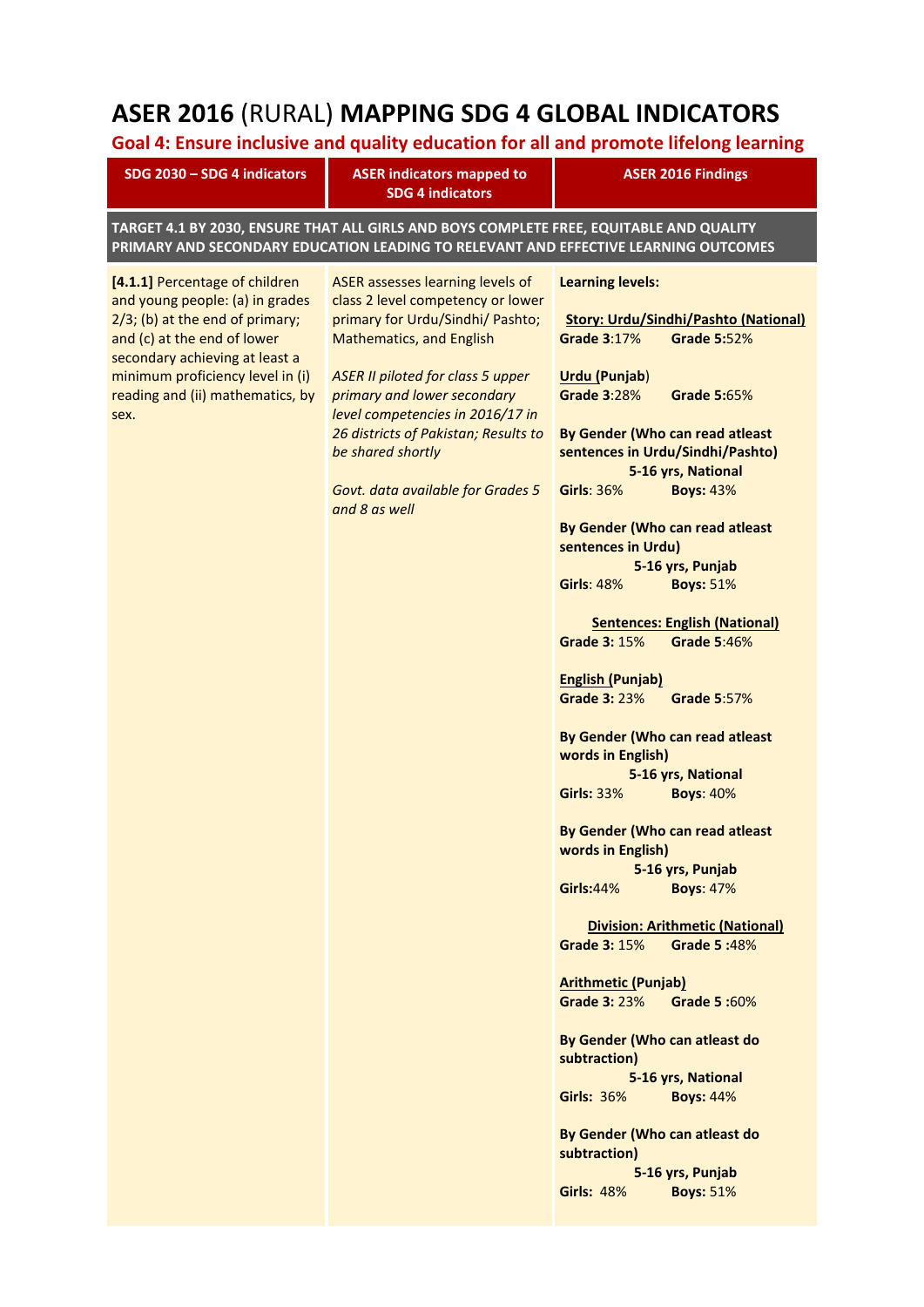**SDG 2030 – SDG 4 indicators ASER indicators mapped to SDG 4 indicators ASER 2016 Findings TARGET 4.2 BY 2030 ENSURE THAT ALL GIRLS AND BOYS HAVE ACCESS TO QUALITY EARLY CHILDHOOD DEVELOPMENT, CARE AND PRE-PRIMARY EDUCATION SO THAT THEY ARE READY FOR PRIMARY EDUCATION [4.2.1]**Proportion of children under 5 years of age who are developmentally on track in health, learning and psychosocial well-being, by sex **[4.2.2]** Participation rate in organized learning (one year before the official primary entry age), by sex ASER undertakes learning assessments from grade 1 students (5-6 yearolds and all grade1) students as a proxy for learning of ECE group as per national competencies/SLOs of ECE & Class I ASER data for age group 3-5 years of age enrolled in pre-school program **[4.2.1] Learning levels Grade 1: Can read atleast words** Urdu/Sindhi/Pashto (National): 27% Urdu (Punjab): 34% **By School Type Region Govt Private** National 66% 80% Punjab 68% 76% **Can read atleast small letters** English (National): 34% English (Punjab): 47% **By School Type Region Govt Private** National 27% 58% Punjab 42% 55% **Can recognize atleast small numbers (10-99)** Arithmetic (National): 36% Arithmetic (Punjab): 45% **By School Type Region Govt Private** National 30% 56% Punjab 41% 51% **[4.2.2] Enrolment (National)**: 36% (3-5 yrs) **Enrolment (Punjab)**: 51% (3-5 yrs) **Region Govt Private** National 63% 37% Punjab 50% 50%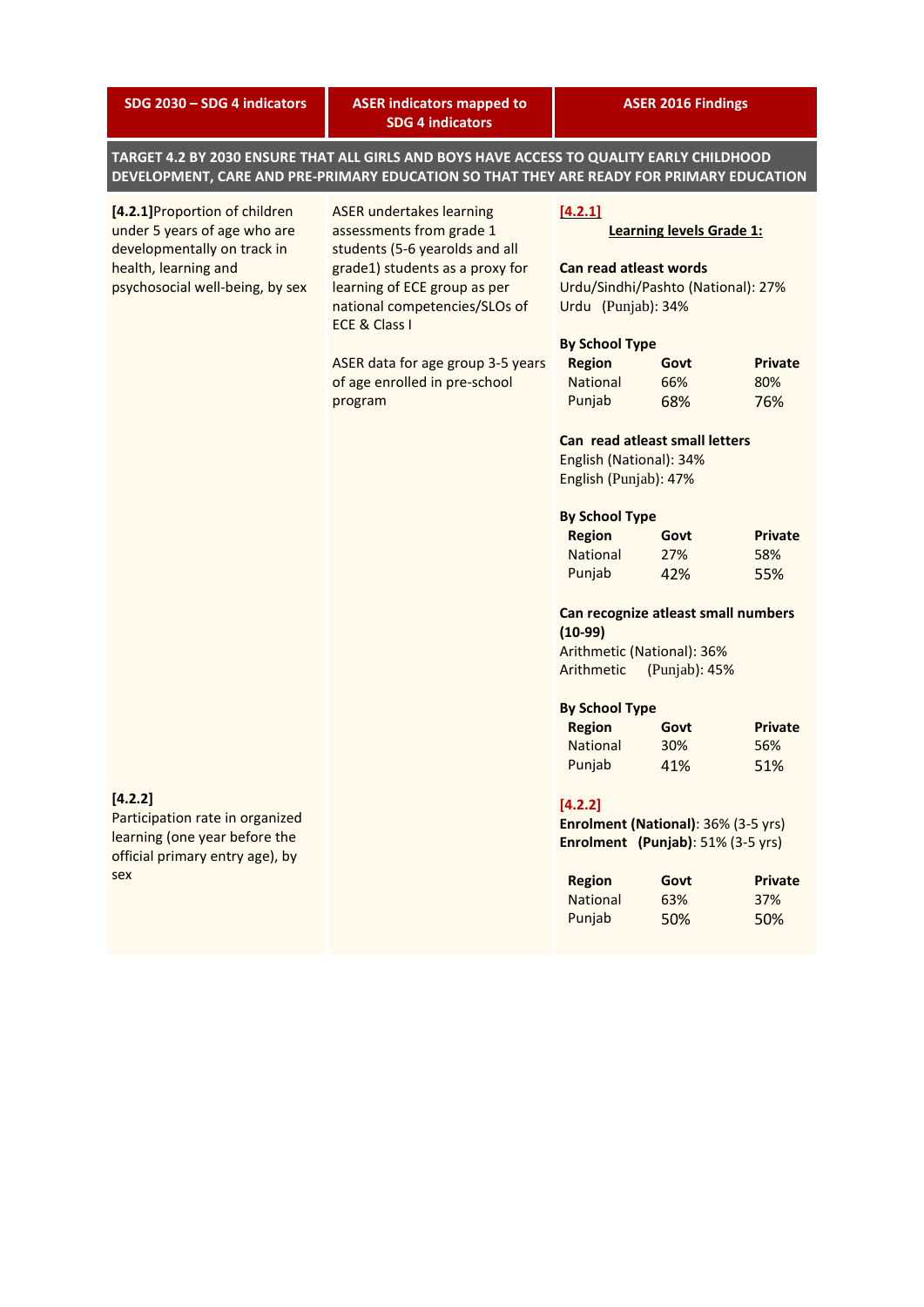| SDG 2030 - SDG 4 indicators                                                                                                                                                                                  | <b>ASER indicators mapped to</b><br><b>SDG 4 indicators</b>                                                                                                                                                                              | <b>ASER 2016 Findings</b>                                      |                                                                                                                                                                                                                                                          |                                                |
|--------------------------------------------------------------------------------------------------------------------------------------------------------------------------------------------------------------|------------------------------------------------------------------------------------------------------------------------------------------------------------------------------------------------------------------------------------------|----------------------------------------------------------------|----------------------------------------------------------------------------------------------------------------------------------------------------------------------------------------------------------------------------------------------------------|------------------------------------------------|
| TARGET 4.3 BY 2030 ENSURE EQUAL ACCESS FOR ALL WOMEN AND MEN TO AFFORDABLE QUALITY<br>TECHNICAL, VOCATIONAL AND TERTIARY EDUCATION, INCLUDING UNIVERSITY                                                     |                                                                                                                                                                                                                                          |                                                                |                                                                                                                                                                                                                                                          |                                                |
| [4.3.1]<br>Participation rate of youth and<br>adults in formal and non-formal<br>education and training in the<br>previous 12 months, by sex                                                                 | At the Household level, ASER<br>assesses the participation rate by<br>collecting data on the highest<br>grade/class attended for both<br><b>Mothers and Fathers annually</b>                                                             | <b>Region</b><br><b>National</b><br>Punjab                     | <b>Mothers</b><br>30%<br>44%                                                                                                                                                                                                                             | <b>Fathers</b><br>52%<br>65%                   |
|                                                                                                                                                                                                              |                                                                                                                                                                                                                                          |                                                                |                                                                                                                                                                                                                                                          |                                                |
| SDG 2030 - SDG 4 indicators                                                                                                                                                                                  | <b>ASER indicators mapped to</b><br><b>SDG 4 indicators</b>                                                                                                                                                                              | <b>ASER 2016 Findings</b>                                      |                                                                                                                                                                                                                                                          |                                                |
| TARGET 4.4 BY 2030, SUBSTANTIALLY INCREASE THE NUMBER OF YOUTH AND ADULTS WHO HAVE<br>RELEVANT SKILLS, INCLUDING TECHNICAL AND VOCATIONAL SKILLS, FOR EMPLOYMENT, DECENT JOBS AND<br><b>ENTREPRENEURSHIP</b> |                                                                                                                                                                                                                                          |                                                                |                                                                                                                                                                                                                                                          |                                                |
| [4.4.1]<br>Percentage of youth and adults<br>with information and<br>communications technology<br>(ICT) skills by type of skill                                                                              | ASER partially assesses the ICT<br>skills through data on the<br>availability and usage of<br>computers/ smart phones; use of<br>Whatsapp and SMS in the<br>Household<br>In Schools -computer labs and<br><b>Smart Boards/Classrooms</b> | <b>Region</b><br>Punjab<br>Schools:<br><b>Region</b><br>Punjab | ICT Facilities/Usage HH Level(Punjab):<br>77% HHs use mobile phones,<br>57% of mobile users use SMS<br>30% of mobile users use WhatsApp<br><b>Computer Labs in High schools:</b><br>Govt<br>59%<br><b>Smart boards in Elementary/High</b><br>Govt<br>40% | <b>Private</b><br>31%<br><b>Private</b><br>33% |

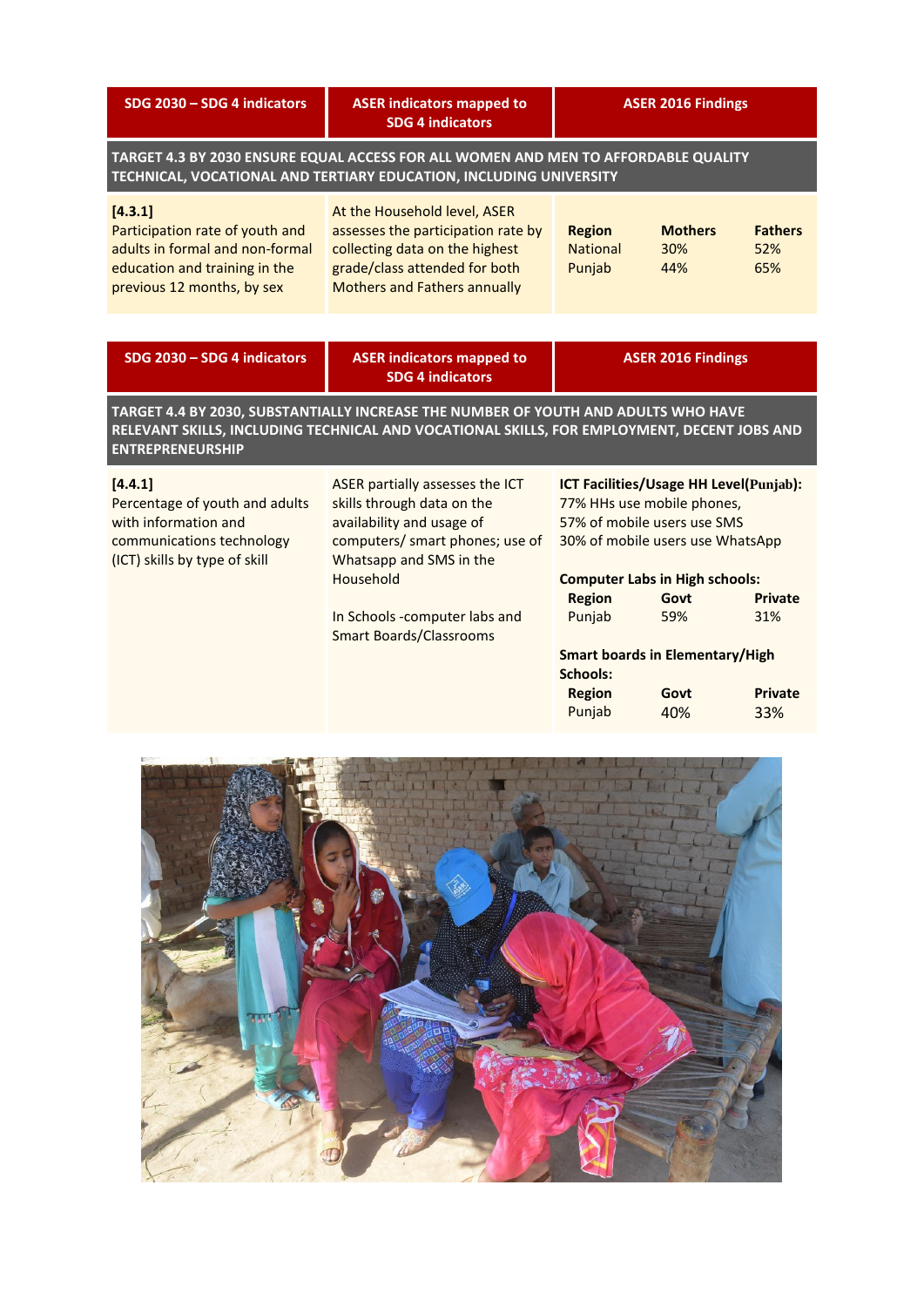**SDG 2030 – SDG 4 indicators ASER indicators mapped to SDG 4 indicators**

**TARGET 4.5 BY 2030, ELIMINATE GENDER DISPARITIES IN EDUCATION AND ENSURE EQUAL ACCESS TO ALL LEVELS OF EDUCATION AND VOCATIONAL TRAINING FOR THE VULNERABLE, INCLUDING PERSONS WITH DISABILITIES, INDIGENOUS PEOPLES, AND CHILDREN IN VULNERABLE SITUATIONS**

| [4.5.1]                                                          | <b>ASER enrolment and learning levels</b>                                  | Learning levels: Gender Gap (5-16yrs):                                                                                 |                   |                                              |
|------------------------------------------------------------------|----------------------------------------------------------------------------|------------------------------------------------------------------------------------------------------------------------|-------------------|----------------------------------------------|
| Parity indices (female/male,<br>rural/urban, bottom/top wealth   | data is disaggregated on multiple<br>parity indices including Female/male, | Who can read atleast sentences in Urdu                                                                                 |                   |                                              |
| quintile and others such as disability                           | rural/urban, wealth quintiles (WIDE                                        |                                                                                                                        |                   |                                              |
| status, indigenous peoples and                                   | Index), and type of school                                                 | <b>Region</b>                                                                                                          | <b>Boys</b>       | <b>Girls</b>                                 |
| conflict-affected as data become<br>available) for all education | (government/non-government).                                               | Punjab                                                                                                                 | 51%               | 48%                                          |
| indicators on this list that can be                              |                                                                            | Who can read atleast words in English                                                                                  |                   |                                              |
| disaggregated                                                    | ASER 2015 mapped disability data in                                        |                                                                                                                        |                   |                                              |
|                                                                  | Punjab & KPK 2016 -along 6                                                 | <b>Region</b>                                                                                                          | <b>Boys</b>       | Girls                                        |
|                                                                  | dimensions                                                                 | Punjab                                                                                                                 | 47%               | 44%                                          |
|                                                                  |                                                                            |                                                                                                                        |                   | Who can atleast do subtraction in Arithmetic |
|                                                                  |                                                                            |                                                                                                                        |                   |                                              |
|                                                                  |                                                                            | <b>Region</b>                                                                                                          | <b>Boys</b>       | <b>Girls</b>                                 |
|                                                                  |                                                                            | Punjab                                                                                                                 | 51%               | 48%                                          |
|                                                                  |                                                                            | Learning levels Gr.5 by School type:                                                                                   |                   |                                              |
|                                                                  |                                                                            | <b>Story: Urdu</b>                                                                                                     | Govt              | <b>Private</b>                               |
|                                                                  |                                                                            | Punjab                                                                                                                 | 65%               | 68%                                          |
|                                                                  |                                                                            | Sentences:                                                                                                             | Govt              | <b>Private</b>                               |
|                                                                  |                                                                            | <b>English</b>                                                                                                         |                   |                                              |
|                                                                  |                                                                            | Punjab                                                                                                                 | 55%               | 62%                                          |
|                                                                  |                                                                            |                                                                                                                        |                   |                                              |
|                                                                  |                                                                            | <b>Division:</b>                                                                                                       | Govt              | <b>Private</b>                               |
|                                                                  |                                                                            | <b>Maths</b>                                                                                                           |                   |                                              |
|                                                                  |                                                                            | Punjab                                                                                                                 | 60%               | 60%                                          |
|                                                                  |                                                                            | <b>Wealth Index: Enrolment rates:</b>                                                                                  |                   |                                              |
|                                                                  |                                                                            | Richest quartile: 85%                                                                                                  |                   |                                              |
|                                                                  |                                                                            | <b>Boys: 87%</b><br><b>Girls: 83%</b>                                                                                  |                   |                                              |
|                                                                  |                                                                            | Poorest quartile: 59%                                                                                                  |                   |                                              |
|                                                                  |                                                                            | <b>Boys: 67%</b>                                                                                                       | <b>Girls: 46%</b> |                                              |
|                                                                  |                                                                            | <b>Percentage HHs withSafety Nets: 8%</b><br>Disability <sup>1</sup> :                                                 |                   |                                              |
|                                                                  |                                                                            | Mild disability (Punjab): 2.1%<br>$3.2\%$<br>$3.6\%$<br>Moderate to severe (Punjab): 1.1%<br>Mild disability (KP):2.9% |                   |                                              |
|                                                                  |                                                                            |                                                                                                                        |                   |                                              |
|                                                                  |                                                                            |                                                                                                                        |                   |                                              |
|                                                                  |                                                                            | Moderate to severe (KP): 0.7%                                                                                          |                   |                                              |

1

<sup>&</sup>lt;sup>1</sup>Disabiliy questionnaire only administered in Punjab and KP for the year 2016.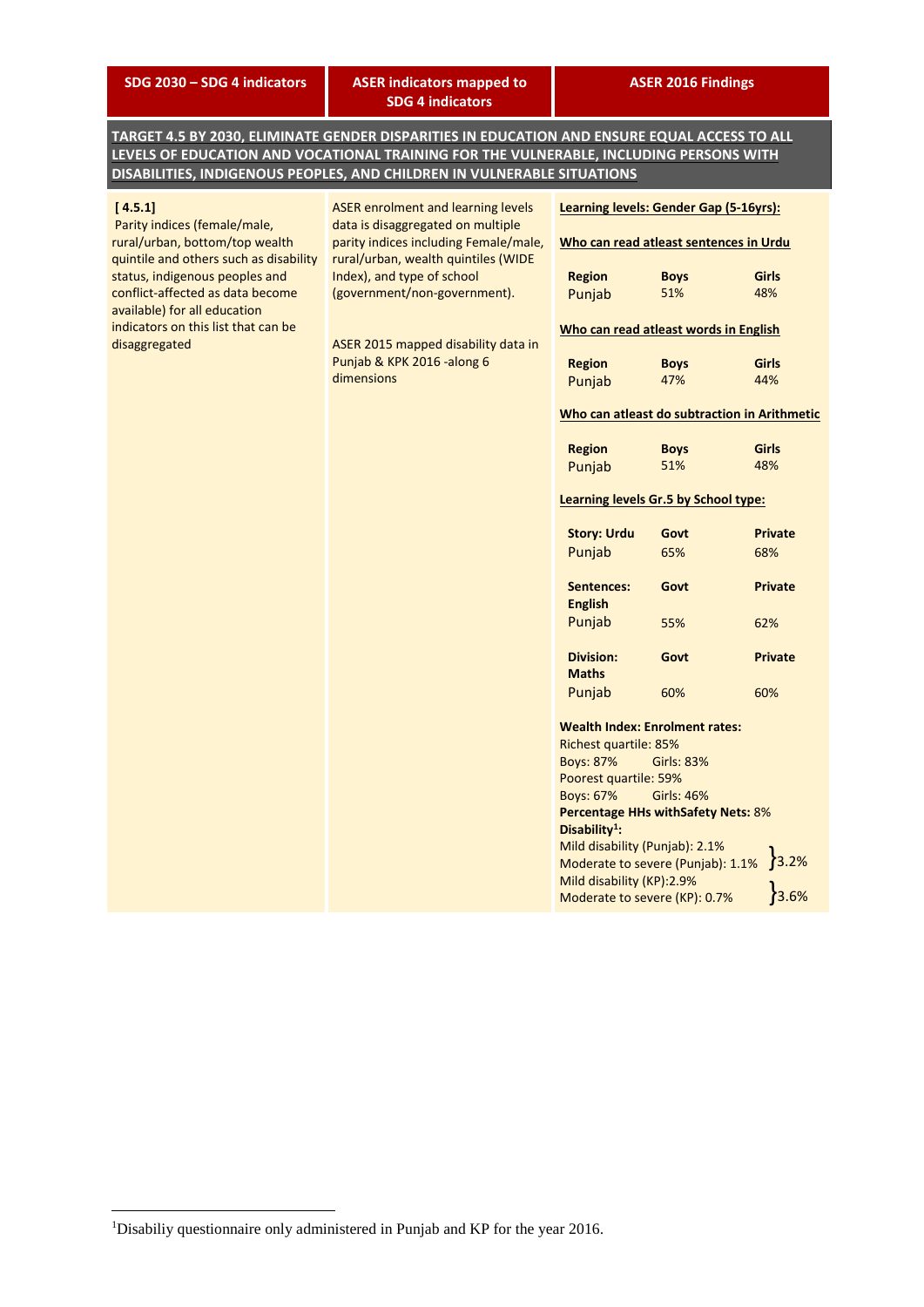| SDG 2030 - SDG 4 indicators                                                                                                                                                     | <b>ASER indicators mapped to</b><br><b>SDG 4 indicators</b>                                                                                                                                                                                                                                        | <b>ASER 2016 Findings</b>                                                                                                                                                                                                                                                                                                                                                                                                                                                   |                                                                                                                                 |  |  |
|---------------------------------------------------------------------------------------------------------------------------------------------------------------------------------|----------------------------------------------------------------------------------------------------------------------------------------------------------------------------------------------------------------------------------------------------------------------------------------------------|-----------------------------------------------------------------------------------------------------------------------------------------------------------------------------------------------------------------------------------------------------------------------------------------------------------------------------------------------------------------------------------------------------------------------------------------------------------------------------|---------------------------------------------------------------------------------------------------------------------------------|--|--|
| TARGET4.6 BY 2030, ENSURE THAT ALL YOUTH AND A SUBSTANTIAL PROPORTION OF ADULTS, BOTH MEN AND<br>WOMEN, ACHIEVE LITERACY AND NUMERACY                                           |                                                                                                                                                                                                                                                                                                    |                                                                                                                                                                                                                                                                                                                                                                                                                                                                             |                                                                                                                                 |  |  |
| [4.6.1]<br>Percentage of population in a<br>given age group achieving at<br>least a fixed level of proficiency<br>in functional (a) literacy and (b)<br>numeracy skills, by sex | The literacy and numeracy skills<br>are assessed through data on the<br>percentage of parents completing<br>primary school.<br>ASER 2016 also attempts to<br>gauge digital literacy: percentage<br>of HHs<br>using smart phones and laptops;<br>WhatsApp and SMS regardless of<br>schooling years. | National Rural Results: 30% of mothers and<br>52% of fathers in the sampled households had<br>completed at least primary education.<br><b>Mothers</b><br><b>Region</b><br>Punjab<br>44%<br>69% HHs use mobile phones (National)<br><b>Region</b><br>Punjab<br>56% mobile users use SMS (National)<br><b>Region</b><br>Punjab<br>26% mobile users use WhatsApp (National)<br><b>Region</b><br>Punjab<br>17% HHs use computers / laptops(National)<br><b>Region</b><br>Punjab | <b>Fathers</b><br>65%<br>Mobile phones<br>77%<br><b>SMS Users</b><br>57%<br><b>Whatsapp Users</b><br>30%<br>Comp/Laptops<br>20% |  |  |

| SDG 2030 - SDG 4 indicators                                                                                                                                                                                                                                                                                                                                                                                                             | <b>ASER indicators mapped to</b><br><b>SDG 4 indicators</b>                                                                                                                                                                                                              | <b>ASER 2016 Findings</b>                                                                                                                                   |  |  |
|-----------------------------------------------------------------------------------------------------------------------------------------------------------------------------------------------------------------------------------------------------------------------------------------------------------------------------------------------------------------------------------------------------------------------------------------|--------------------------------------------------------------------------------------------------------------------------------------------------------------------------------------------------------------------------------------------------------------------------|-------------------------------------------------------------------------------------------------------------------------------------------------------------|--|--|
| TARGET 4.7 BY 2030 ENSURE ALL LEARNERS ACQUIRE KNOWLEDGE AND SKILLS NEEDED TO PROMOTE<br>SUSTAINABLE DEVELOPMENT, INCLUDING AMONG OTHERS THROUGH EDUCATION FOR SUSTAINABLE<br>DEVELOPMENT AND SUSTAINABLE LIFESTYLES, HUMAN RIGHTS, GENDER EQUALITY, PROMOTION OF A CULTURE<br>OF PEACE AND NON-VIOLENCE, GLOBAL CITIZENSHIP, AND APPRECIATION OF CULTURAL DIVERSITY AND OF<br><b>CULTURE'S CONTRIBUTION TO SUSTAINABLE DEVELOPMENT</b> |                                                                                                                                                                                                                                                                          |                                                                                                                                                             |  |  |
| [4.7.1]<br>Extent to which (i) global<br>citizenship education and (ii)<br>education for sustainable<br>development, including gender<br>equality and human rights, are<br>mainstreamed at all levels in (a)<br>national education policies (h)                                                                                                                                                                                         | The data on registered voters is<br>being added this year in ASER<br>2016 to map (I) aspects of citizen<br>voice and education-<br>a) ASER is seeking ASER Alliance<br>Partnerships (AAP) from major<br>stakeholders to use this for<br>national policies/implementation | To be reported from 2017/18 on agreed<br>measures<br>Citizens' Voice & adult voters<br><b>Registered voters (National)</b><br>Female 89%<br><b>Male 93%</b> |  |  |

national education policies, (b) curricula, (c) teacher education and (d) student assessment

national policies/implementation on education and social protection and c) teacher education and d) student assessment

**Region Female Male** Punjab 89% 93%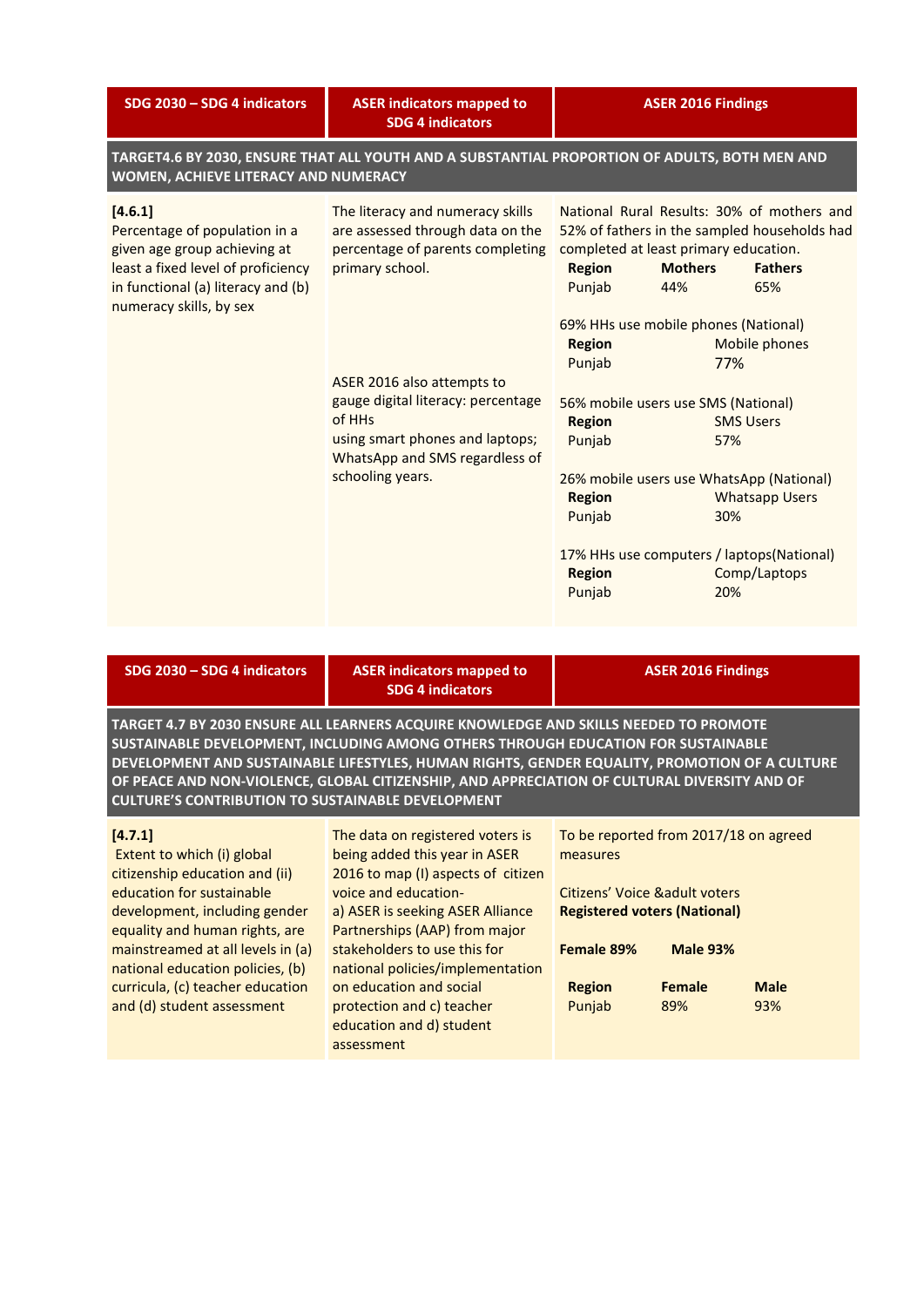**SDG 2030 – SDG 4 indicators ASER indicators mapped to SDG 4 indicators**

**ASER 2016 Findings**

**TARGET 4.A BUILD AND UPGRADE EDUCATION FACILITIES THAT ARE CHILD, DISABILITY AND GENDER SENSITIVE AND PROVIDE SAFE, NON-VIOLENT, INCLUSIVE AND EFFECTIVE LEARNING ENVIRONMENTS FOR ALL**

## **[4.a.1]**

Percentage of schools with access to: (a) electricity, (b) the Internet for pedagogical purposes, (c) computers for pedagogical purposes, (d) adapted infrastructure and materials for students with disabilities, (e) basic drinking water; (f) single-sex basic sanitation facilities and (g) basic hand washing facilities (as per the water, sanitation and hygiene (WASH) indicator definitions)

ASER collects data on infrastructure and facilities including the percentage of schools with access to basic drinking water, basic sanitation facilities (toilets), solar panels Boundary walls, electricity connections, computer labs, and libraries.

Boundary Walls = protection in schools

|                                | <b>Electricity in Primary Schools:</b>    |                |
|--------------------------------|-------------------------------------------|----------------|
| <b>Region</b>                  | Govt                                      | <b>Private</b> |
| Punjab                         | 92%                                       | 90%            |
|                                | <b>Solar panels in High Schools:</b>      |                |
| <b>Region</b>                  | Govt                                      | <b>Private</b> |
| Punjab                         | 9%                                        | 12%            |
|                                | <b>Drinking Water in Primary schools:</b> |                |
| <b>Region</b>                  | Govt                                      | <b>Private</b> |
| Punjab                         | 95%                                       | 96%            |
|                                | <b>Toilets in Primary schools:</b>        |                |
| <b>Region</b>                  | Govt                                      | <b>Private</b> |
| Punjab                         | 96%                                       | 91%            |
|                                | Multi grade teaching in class 2:          |                |
| <b>Region</b>                  | Govt                                      | <b>Private</b> |
| Punjab                         | 29%                                       | 28%            |
|                                | <b>Smart boards in High Schools:</b>      |                |
| <b>Region</b>                  | Govt                                      | <b>Private</b> |
| Punjab                         | 40%                                       | 33%            |
|                                | <b>Computer Labs in High schools:</b>     |                |
| <b>Region</b>                  | Govt                                      | <b>Private</b> |
| Punjab                         | 59%                                       | 31%            |
|                                | <b>Boundary Walls Primary Schools</b>     |                |
| <b>Region</b>                  | Govt                                      | <b>Private</b> |
| Punjab                         | 94%                                       | 94%            |
|                                | <b>Playgrounds in Primary schools:</b>    |                |
| <b>Region</b>                  | Govt                                      | <b>Private</b> |
| Punjab                         | 70%                                       | 43%            |
|                                | Rooms (in numbers) on avg for             |                |
|                                | classroom activities in High schools:     |                |
| <b>Region</b>                  | Govt                                      | Private        |
| Punjab                         | 11                                        | 10             |
| <b>Library in High School:</b> |                                           |                |
| <b>Region</b>                  | Govt                                      | Private        |
| Punjab                         | 87%                                       | 57%            |